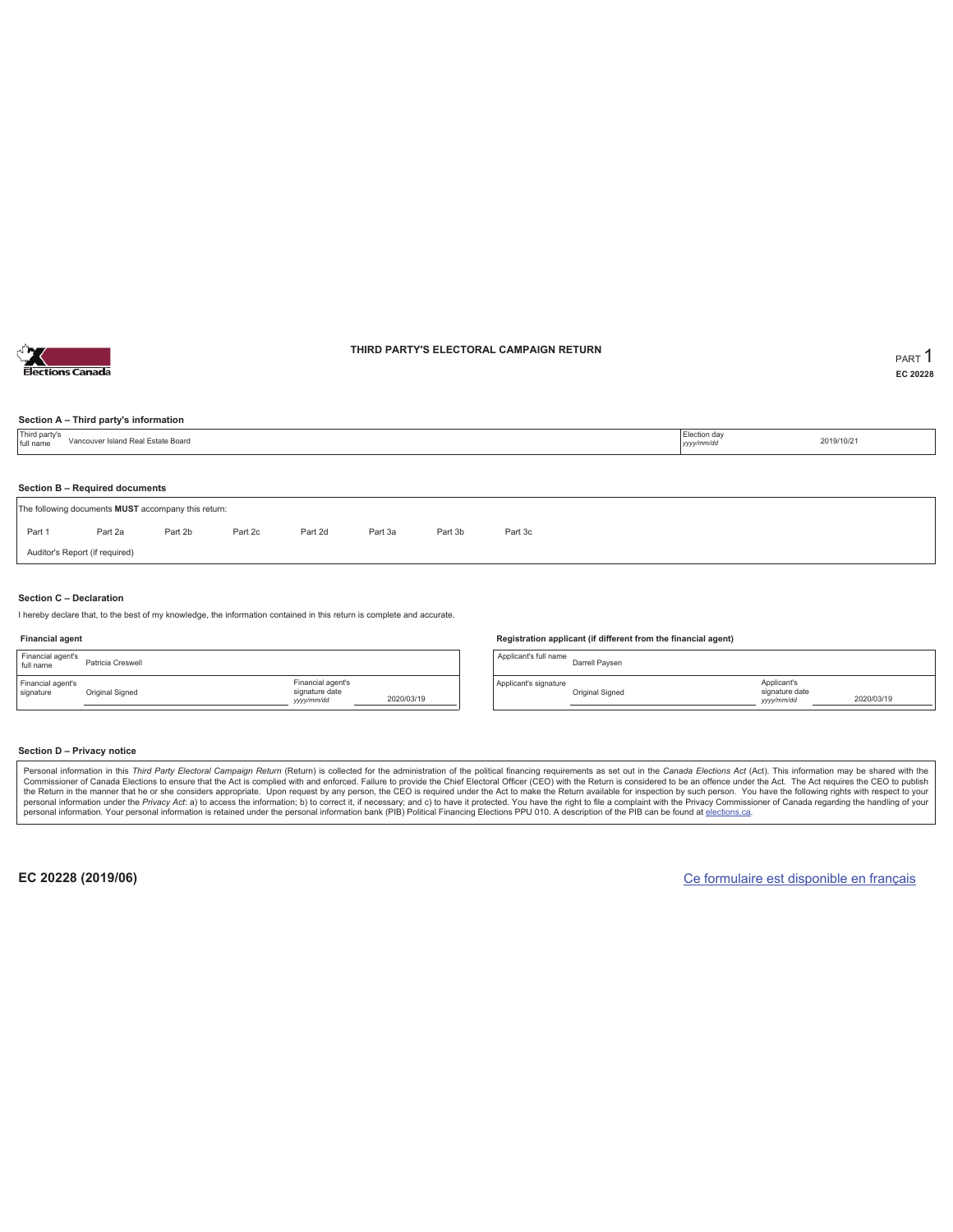

### **THIRD PARTY'S ELECTORAL CAMPAIGN RETURN Statement of monetary contributions received** PART 2a

| No.            | Full name                                                                         | <b>Street</b><br>no.                          | <b>Street</b> | Apt. | City                                                                           | Prov./<br>Terr. | Postal<br>code | Date<br>received<br>yyyy/mm/dd                         | Individual | Business /<br>Commercial<br>organization | Government | <b>Trade union</b> | Corporation<br>without share<br>capital | Unincorporated<br>organization or<br>association |
|----------------|-----------------------------------------------------------------------------------|-----------------------------------------------|---------------|------|--------------------------------------------------------------------------------|-----------------|----------------|--------------------------------------------------------|------------|------------------------------------------|------------|--------------------|-----------------------------------------|--------------------------------------------------|
|                |                                                                                   |                                               |               |      |                                                                                |                 |                |                                                        | \$         | \$                                       | \$         | s                  | \$                                      | \$                                               |
| $\overline{1}$ | British Columbia Real Estate Association                                          |                                               |               |      | <b>Vancouver</b>                                                               | <b>BC</b>       | <b>V6E 3C9</b> | 2019/08/08                                             |            |                                          |            |                    |                                         | 1,300.00                                         |
|                | 2 British Columbia Real Estate Association                                        |                                               |               |      | Vancouver                                                                      | BC              | <b>V6E 3C9</b> | 2019/09/20                                             |            |                                          |            |                    |                                         | 973.00                                           |
|                |                                                                                   |                                               |               |      |                                                                                |                 |                |                                                        |            |                                          |            |                    |                                         |                                                  |
|                |                                                                                   |                                               |               |      |                                                                                |                 |                |                                                        |            |                                          |            |                    |                                         |                                                  |
|                |                                                                                   |                                               |               |      |                                                                                |                 |                |                                                        |            |                                          |            |                    |                                         |                                                  |
|                |                                                                                   |                                               |               |      |                                                                                |                 |                |                                                        |            |                                          |            |                    |                                         |                                                  |
|                |                                                                                   |                                               |               |      |                                                                                |                 |                |                                                        |            |                                          |            |                    |                                         |                                                  |
|                |                                                                                   |                                               |               |      |                                                                                |                 |                |                                                        |            |                                          |            |                    |                                         |                                                  |
|                |                                                                                   |                                               |               |      |                                                                                |                 |                |                                                        |            |                                          |            |                    |                                         |                                                  |
|                |                                                                                   |                                               |               |      |                                                                                |                 |                |                                                        |            |                                          |            |                    |                                         |                                                  |
|                |                                                                                   |                                               |               |      |                                                                                |                 |                |                                                        |            |                                          |            |                    |                                         |                                                  |
|                |                                                                                   |                                               |               |      |                                                                                |                 |                |                                                        |            |                                          |            |                    |                                         |                                                  |
|                |                                                                                   |                                               |               |      |                                                                                |                 |                |                                                        |            |                                          |            |                    |                                         |                                                  |
|                |                                                                                   |                                               |               |      |                                                                                |                 |                |                                                        |            |                                          |            |                    |                                         |                                                  |
|                |                                                                                   |                                               |               |      |                                                                                |                 |                | Totals carried forward from previous page \$           |            |                                          |            |                    |                                         |                                                  |
|                |                                                                                   |                                               |               |      | Total amount of monetary contributions by contributors who gave over \$200 (A) |                 |                |                                                        |            |                                          |            |                    |                                         | 2,273.00                                         |
|                |                                                                                   |                                               |               |      |                                                                                |                 |                | Number of contributors who gave over \$200             |            |                                          |            |                    |                                         |                                                  |
|                | Total amount of monetary contributions by contributors who gave \$200 or less (B) |                                               |               |      |                                                                                |                 |                |                                                        |            |                                          |            |                    |                                         |                                                  |
|                |                                                                                   | Number of contributors who gave \$200 or less |               |      |                                                                                |                 |                |                                                        |            |                                          |            |                    |                                         |                                                  |
|                |                                                                                   |                                               |               |      |                                                                                |                 |                | Total amount of all monetary contributions (A+B)       |            |                                          |            |                    |                                         | 2,273.00                                         |
|                |                                                                                   |                                               |               |      |                                                                                |                 |                | Number of contributors who gave monetary contributions |            |                                          |            |                    |                                         | $\blacktriangleleft$                             |

| <b>Third</b><br>party | ' Estate Boaro<br>Island Real | 111111000<br>,,,,,,, | 2019/10/2 |  | Page |  |  |  |
|-----------------------|-------------------------------|----------------------|-----------|--|------|--|--|--|
|-----------------------|-------------------------------|----------------------|-----------|--|------|--|--|--|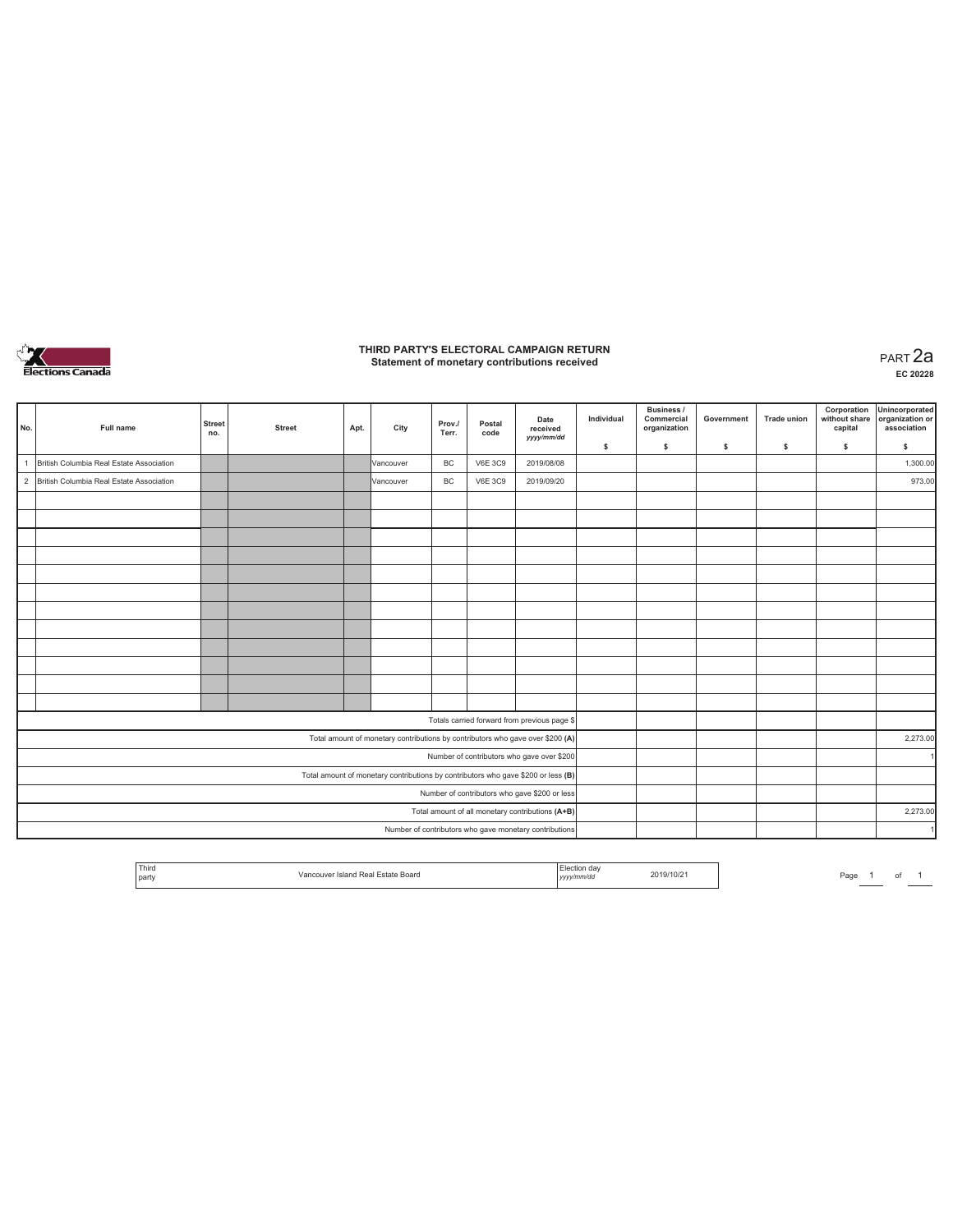

## **THIRD PARTY'S ELECTORAL CAMPAIGN RETURN Statement of non-monetary contributions received** PART 2b

| No. | Full name | <b>Street</b><br>no. | <b>Street</b> | Apt. | City | Prov./<br>Terr. | Postal<br>code | Date<br>received<br>yyyy/mm/dd                                                        | Individual<br>\$ | <b>Business /</b><br>Commercial<br>organization<br>s. | Government<br>s | <b>Trade union</b><br>s | Corporation<br>\$ | Unincorporated<br>without share organization or<br>capital association<br>\$ |
|-----|-----------|----------------------|---------------|------|------|-----------------|----------------|---------------------------------------------------------------------------------------|------------------|-------------------------------------------------------|-----------------|-------------------------|-------------------|------------------------------------------------------------------------------|
|     |           |                      |               |      |      |                 |                |                                                                                       |                  |                                                       |                 |                         |                   |                                                                              |
|     |           |                      |               |      |      |                 |                |                                                                                       |                  |                                                       |                 |                         |                   |                                                                              |
|     |           |                      |               |      |      |                 |                |                                                                                       |                  |                                                       |                 |                         |                   |                                                                              |
|     |           |                      |               |      |      |                 |                |                                                                                       |                  |                                                       |                 |                         |                   |                                                                              |
|     |           |                      |               |      |      |                 |                |                                                                                       |                  |                                                       |                 |                         |                   |                                                                              |
|     |           |                      |               |      |      |                 |                |                                                                                       |                  |                                                       |                 |                         |                   |                                                                              |
|     |           |                      |               |      |      |                 |                |                                                                                       |                  |                                                       |                 |                         |                   |                                                                              |
|     |           |                      |               |      |      |                 |                |                                                                                       |                  |                                                       |                 |                         |                   |                                                                              |
|     |           |                      |               |      |      |                 |                |                                                                                       |                  |                                                       |                 |                         |                   |                                                                              |
|     |           |                      |               |      |      |                 |                |                                                                                       |                  |                                                       |                 |                         |                   |                                                                              |
|     |           |                      |               |      |      |                 |                |                                                                                       |                  |                                                       |                 |                         |                   |                                                                              |
|     |           |                      |               |      |      |                 |                |                                                                                       |                  |                                                       |                 |                         |                   |                                                                              |
|     |           |                      |               |      |      |                 |                |                                                                                       |                  |                                                       |                 |                         |                   |                                                                              |
|     |           |                      |               |      |      |                 |                |                                                                                       |                  |                                                       |                 |                         |                   |                                                                              |
|     |           |                      |               |      |      |                 |                |                                                                                       |                  |                                                       |                 |                         |                   |                                                                              |
|     |           |                      |               |      |      |                 |                | Totals carried forward from previous page \$                                          |                  |                                                       |                 |                         |                   |                                                                              |
|     |           |                      |               |      |      |                 |                | Total amount of non-monetary contributions by contributors who gave over \$200 (A)    |                  |                                                       |                 |                         |                   |                                                                              |
|     |           |                      |               |      |      |                 |                | Number of contributors who gave over \$200                                            |                  |                                                       |                 |                         |                   |                                                                              |
|     |           |                      |               |      |      |                 |                | Total amount of non-monetary contributions by contributors who gave \$200 or less (B) |                  |                                                       |                 |                         |                   |                                                                              |
|     |           |                      |               |      |      |                 |                | Number of contributors who gave \$200 or less                                         |                  |                                                       |                 |                         |                   |                                                                              |
|     |           |                      |               |      |      |                 |                | Total amount of all non-monetary contributions (A+B)                                  |                  |                                                       |                 |                         |                   |                                                                              |
|     |           |                      |               |      |      |                 |                | Number of contributors who gave non-monetary contributions                            |                  |                                                       |                 |                         |                   |                                                                              |

|  | <sup>1</sup> Third<br>party | -state Board<br>• кеа. | ,,,,,<br>. <i>.</i> | 2019/10/2 | Page |  |  |  |
|--|-----------------------------|------------------------|---------------------|-----------|------|--|--|--|
|--|-----------------------------|------------------------|---------------------|-----------|------|--|--|--|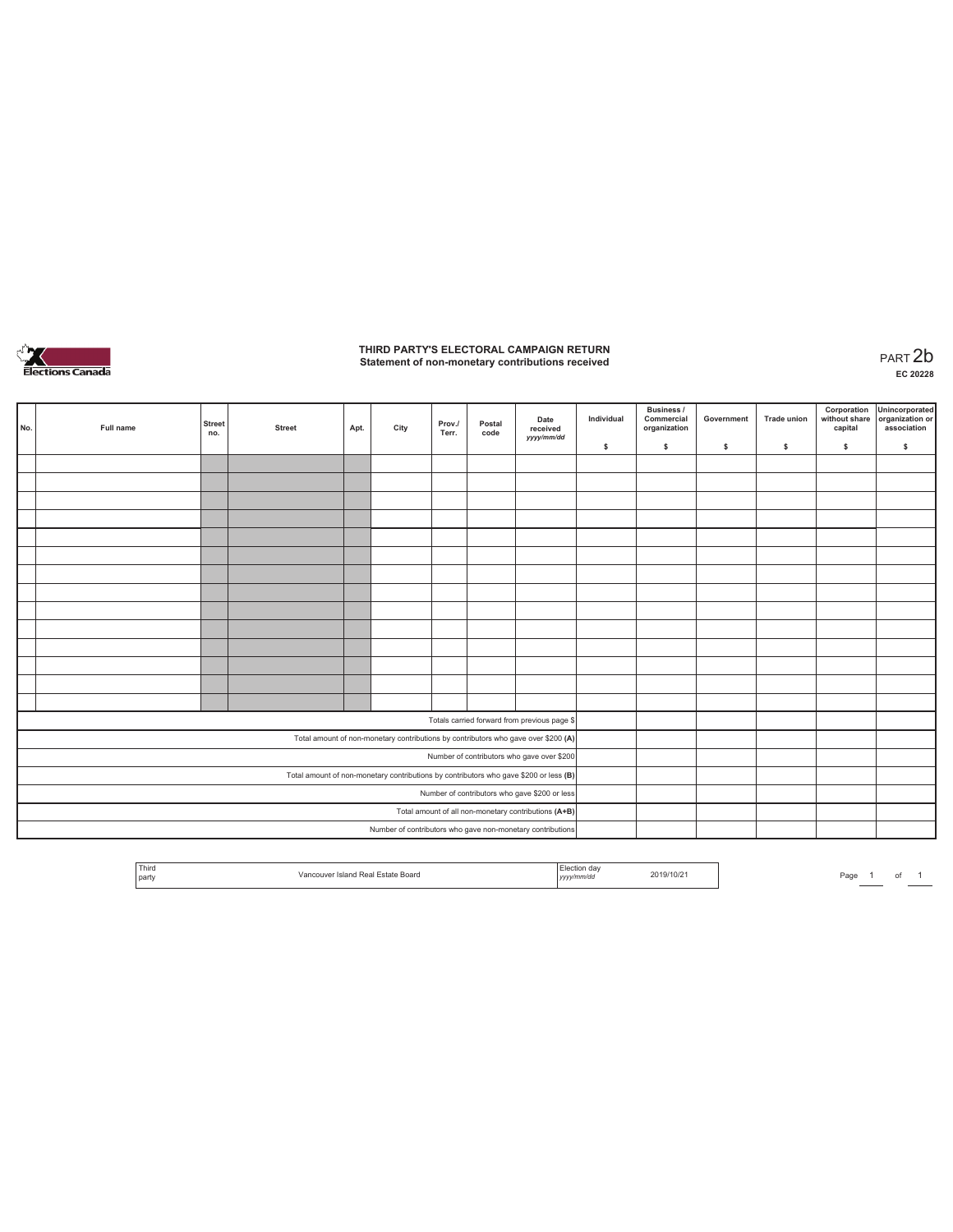

### **THIRD PARTY'S ELECTORAL CAMPAIGN RETURN Statement of operating loans received** PART 2c

**EC 20228**

| No. | Full name | <b>Street</b><br>no. | <b>Street</b> | Apt. | City | Prov./<br>Terr. | Postal<br>code | Date<br>received<br>yyyy/mm/dd                                  | Individual | <b>Business /</b><br>Commercial<br>organization | Government | <b>Trade union</b> | Corporation<br>without share<br>capital | Unincorporated<br>organization or<br>association |
|-----|-----------|----------------------|---------------|------|------|-----------------|----------------|-----------------------------------------------------------------|------------|-------------------------------------------------|------------|--------------------|-----------------------------------------|--------------------------------------------------|
|     |           |                      |               |      |      |                 |                |                                                                 | \$         | \$.                                             | \$         | s                  | \$                                      | $\mathbb S$                                      |
|     |           |                      |               |      |      |                 |                |                                                                 |            |                                                 |            |                    |                                         |                                                  |
|     |           |                      |               |      |      |                 |                |                                                                 |            |                                                 |            |                    |                                         |                                                  |
|     |           |                      |               |      |      |                 |                |                                                                 |            |                                                 |            |                    |                                         |                                                  |
|     |           |                      |               |      |      |                 |                |                                                                 |            |                                                 |            |                    |                                         |                                                  |
|     |           |                      |               |      |      |                 |                |                                                                 |            |                                                 |            |                    |                                         |                                                  |
|     |           |                      |               |      |      |                 |                |                                                                 |            |                                                 |            |                    |                                         |                                                  |
|     |           |                      |               |      |      |                 |                |                                                                 |            |                                                 |            |                    |                                         |                                                  |
|     |           |                      |               |      |      |                 |                |                                                                 |            |                                                 |            |                    |                                         |                                                  |
|     |           |                      |               |      |      |                 |                |                                                                 |            |                                                 |            |                    |                                         |                                                  |
|     |           |                      |               |      |      |                 |                |                                                                 |            |                                                 |            |                    |                                         |                                                  |
|     |           |                      |               |      |      |                 |                |                                                                 |            |                                                 |            |                    |                                         |                                                  |
|     |           |                      |               |      |      |                 |                |                                                                 |            |                                                 |            |                    |                                         |                                                  |
|     |           |                      |               |      |      |                 |                |                                                                 |            |                                                 |            |                    |                                         |                                                  |
|     |           |                      |               |      |      |                 |                |                                                                 |            |                                                 |            |                    |                                         |                                                  |
|     |           |                      |               |      |      |                 |                | Totals carried forward from previous page \$                    |            |                                                 |            |                    |                                         |                                                  |
|     |           |                      |               |      |      |                 |                | Total amount of loans by lenders who provided over \$200 (A)    |            |                                                 |            |                    |                                         |                                                  |
|     |           |                      |               |      |      |                 |                | Number of lenders who provided over \$200                       |            |                                                 |            |                    |                                         |                                                  |
|     |           |                      |               |      |      |                 |                | Total amount of loans by lenders who provided \$200 or less (B) |            |                                                 |            |                    |                                         |                                                  |
|     |           |                      |               |      |      |                 |                | Number of lenders who provided \$200 or less                    |            |                                                 |            |                    |                                         |                                                  |
|     |           |                      |               |      |      |                 |                | Total amount of all loans (A+B)                                 |            |                                                 |            |                    |                                         |                                                  |
|     |           |                      |               |      |      |                 |                | Number of all lenders who provided loans                        |            |                                                 |            |                    |                                         |                                                  |

| Third<br>- CIA<br>19/10/2<br>Board<br>-state<br>Rea<br>alone<br>'mm/c<br>party<br>. |
|-------------------------------------------------------------------------------------|
|-------------------------------------------------------------------------------------|

Page  $1$  of  $1$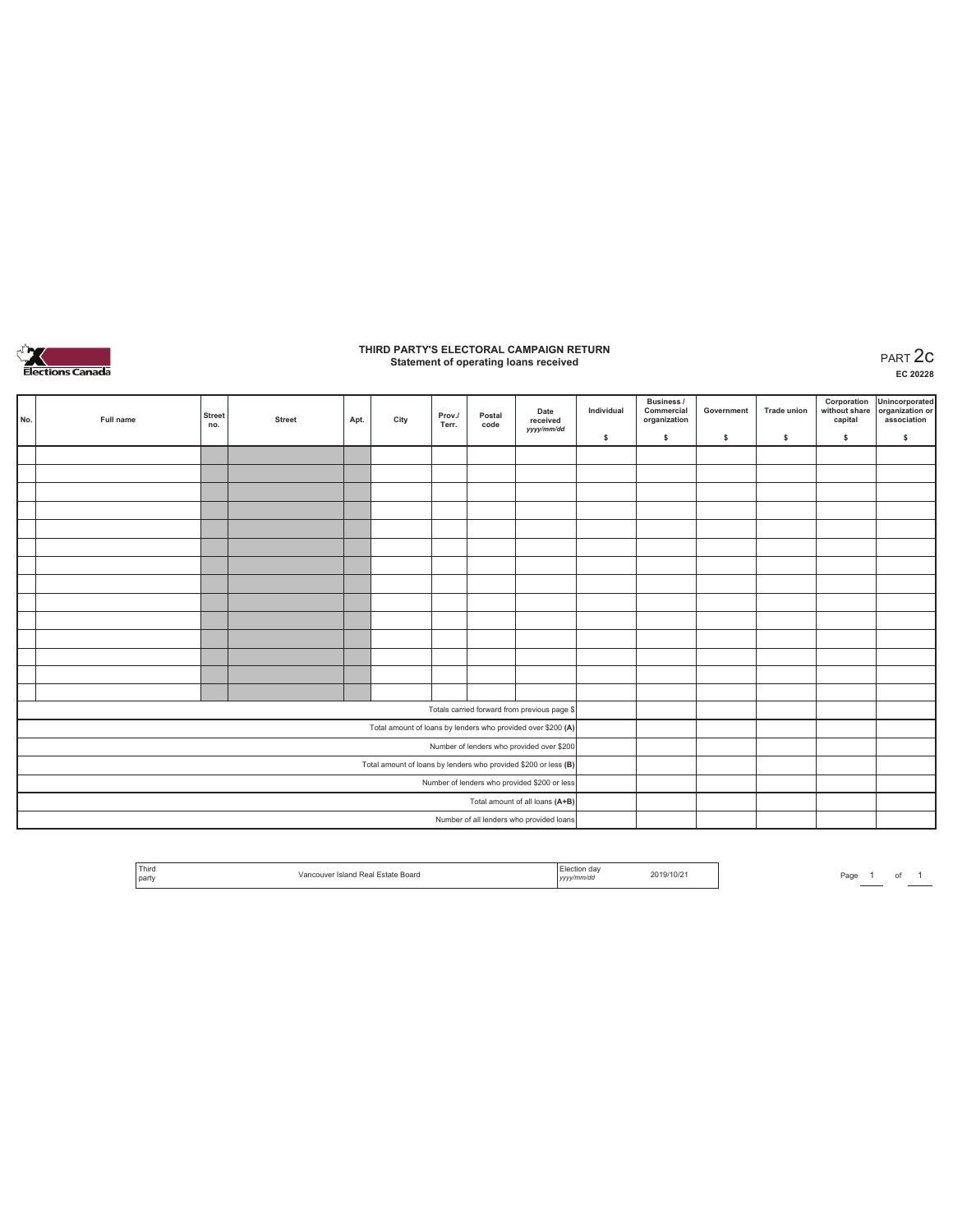

### **THIRD PARTY'S ELECTORAL CAMPAIGN RETURN Summary of inflows** PART 2d

| No.   | Type of contributor / lender                 | Monetary<br>contributions<br>(Part 2a)<br>\$ | Non-monetary<br>contributions<br>(Part 2b)<br>\$ | Loans<br>(Part 2c)<br>\$ | Total<br>\$ | Number of<br>contributors and<br>lenders |
|-------|----------------------------------------------|----------------------------------------------|--------------------------------------------------|--------------------------|-------------|------------------------------------------|
| 1.    | Individuals                                  |                                              |                                                  |                          |             |                                          |
| 2.    | Businesses / Commercial organizations        |                                              |                                                  |                          |             |                                          |
| 3.    | Governments                                  |                                              |                                                  |                          |             |                                          |
| 4.    | Trade unions                                 |                                              |                                                  |                          |             |                                          |
| 5.    | Corporations without share capital           |                                              |                                                  |                          |             |                                          |
| 6.    | Unincorporated organizations or associations | 2,273.00                                     |                                                  |                          | 2,273.00    |                                          |
| 7.    | Total (items 1 to 6)                         | 2,273.00                                     |                                                  |                          | 2,273.00    |                                          |
| Total |                                              |                                              |                                                  |                          |             |                                          |
| 8.    | Amount of third party's resources used       |                                              |                                                  |                          |             |                                          |
| 9.    | Grand total (items 7 and 8)                  |                                              |                                                  |                          | 2,273.00    |                                          |

| ' Third<br>l Estate Board<br>Vancouver Island Real<br>party | Election<br>da<br>2019/10/2<br>yyyy/mm/dd |  |
|-------------------------------------------------------------|-------------------------------------------|--|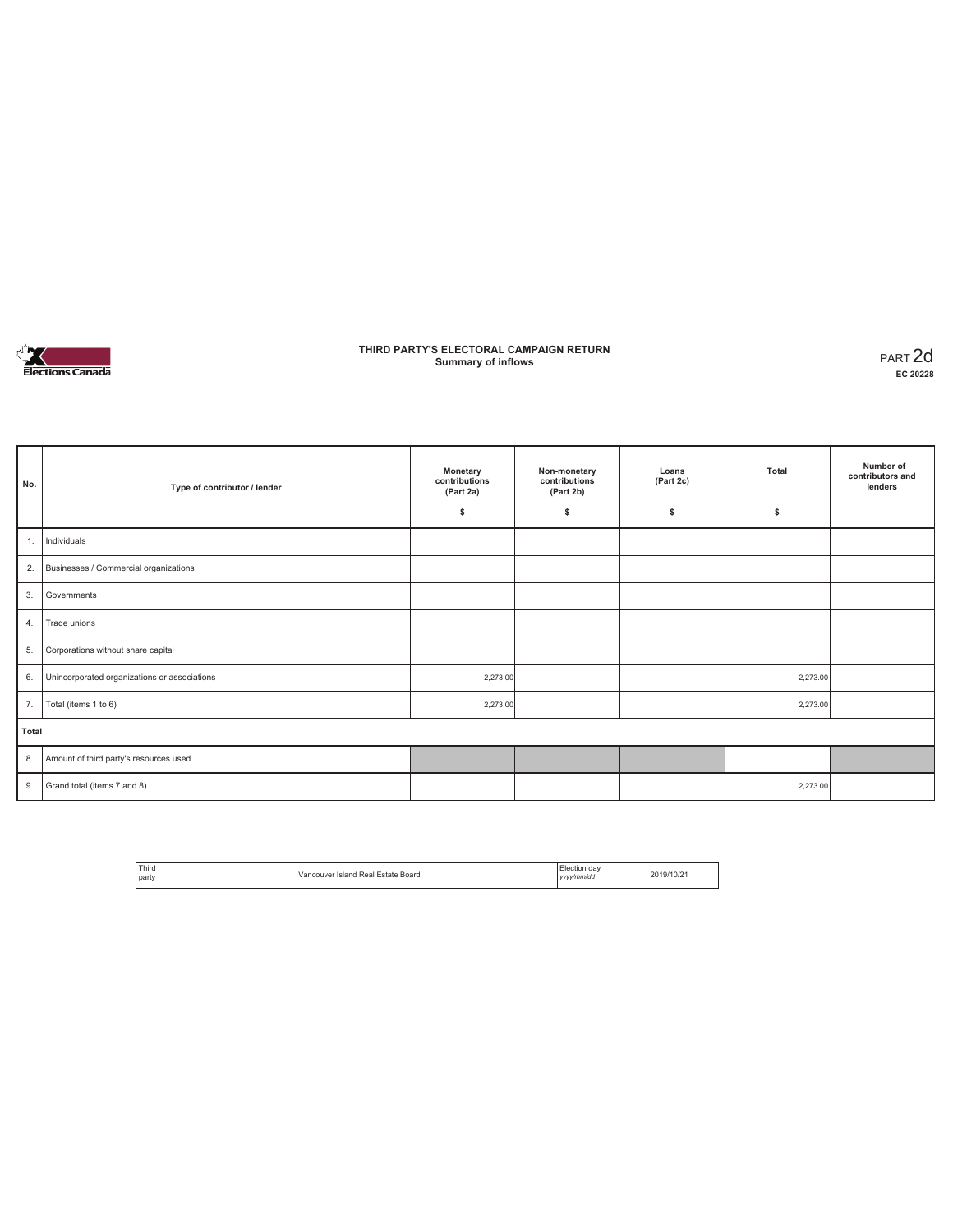

#### **THIRD PARTY'S ELECTORAL CAMPAIGN RETURN Statement of expenses incurred for regulated activities that take place during the pre-election period**  *(Only applicable to a fixed-date general election)*

PART 3a **EC 20228**

For a list of expense types, expense categories and expense subcategories, refer to Annex II in the Instructions.

| No. | Date<br>incurred<br>yyyy/mm/dd | ED Code<br>(if applicable) | Supplier | <b>Expense type</b> | Expense<br>category | Expense<br>subcategory | Starting date<br>of activity,<br>advertisement<br>advertisement<br>dvertisement<br>or survey<br>yyyy/mm/dd | or survey<br>yyyy/mm/dd | Place of activity or<br>advertisement        | <b>Expense amount</b><br>\$ |
|-----|--------------------------------|----------------------------|----------|---------------------|---------------------|------------------------|------------------------------------------------------------------------------------------------------------|-------------------------|----------------------------------------------|-----------------------------|
|     |                                |                            |          |                     |                     |                        |                                                                                                            |                         |                                              |                             |
|     |                                |                            |          |                     |                     |                        |                                                                                                            |                         |                                              |                             |
|     |                                |                            |          |                     |                     |                        |                                                                                                            |                         |                                              |                             |
|     |                                |                            |          |                     |                     |                        |                                                                                                            |                         |                                              |                             |
|     |                                |                            |          |                     |                     |                        |                                                                                                            |                         |                                              |                             |
|     |                                |                            |          |                     |                     |                        |                                                                                                            |                         |                                              |                             |
|     |                                |                            |          |                     |                     |                        |                                                                                                            |                         |                                              |                             |
|     |                                |                            |          |                     |                     |                        |                                                                                                            |                         |                                              |                             |
|     |                                |                            |          |                     |                     |                        |                                                                                                            |                         |                                              |                             |
|     |                                |                            |          |                     |                     |                        |                                                                                                            |                         |                                              |                             |
|     |                                |                            |          |                     |                     |                        |                                                                                                            |                         |                                              |                             |
|     |                                |                            |          |                     |                     |                        |                                                                                                            |                         |                                              |                             |
|     |                                |                            |          |                     |                     |                        |                                                                                                            |                         |                                              |                             |
|     |                                |                            |          |                     |                     |                        |                                                                                                            |                         |                                              |                             |
|     |                                |                            |          |                     |                     |                        |                                                                                                            |                         |                                              |                             |
|     |                                |                            |          |                     |                     |                        |                                                                                                            |                         |                                              |                             |
|     |                                |                            |          |                     |                     |                        |                                                                                                            |                         |                                              |                             |
|     |                                |                            |          |                     |                     |                        |                                                                                                            |                         | Totals carried forward from previous page \$ |                             |
|     |                                |                            |          |                     |                     |                        |                                                                                                            |                         | Total \$                                     |                             |

| ' Third<br>party | Board<br>state<br>Island<br>Doc <sup>1</sup><br>кеат<br>. | dav<br>v/mm/da<br>3.43.4<br>,,,, | 19/10/2<br>י הי |
|------------------|-----------------------------------------------------------|----------------------------------|-----------------|
|                  |                                                           |                                  |                 |

Page  $1$  of  $1$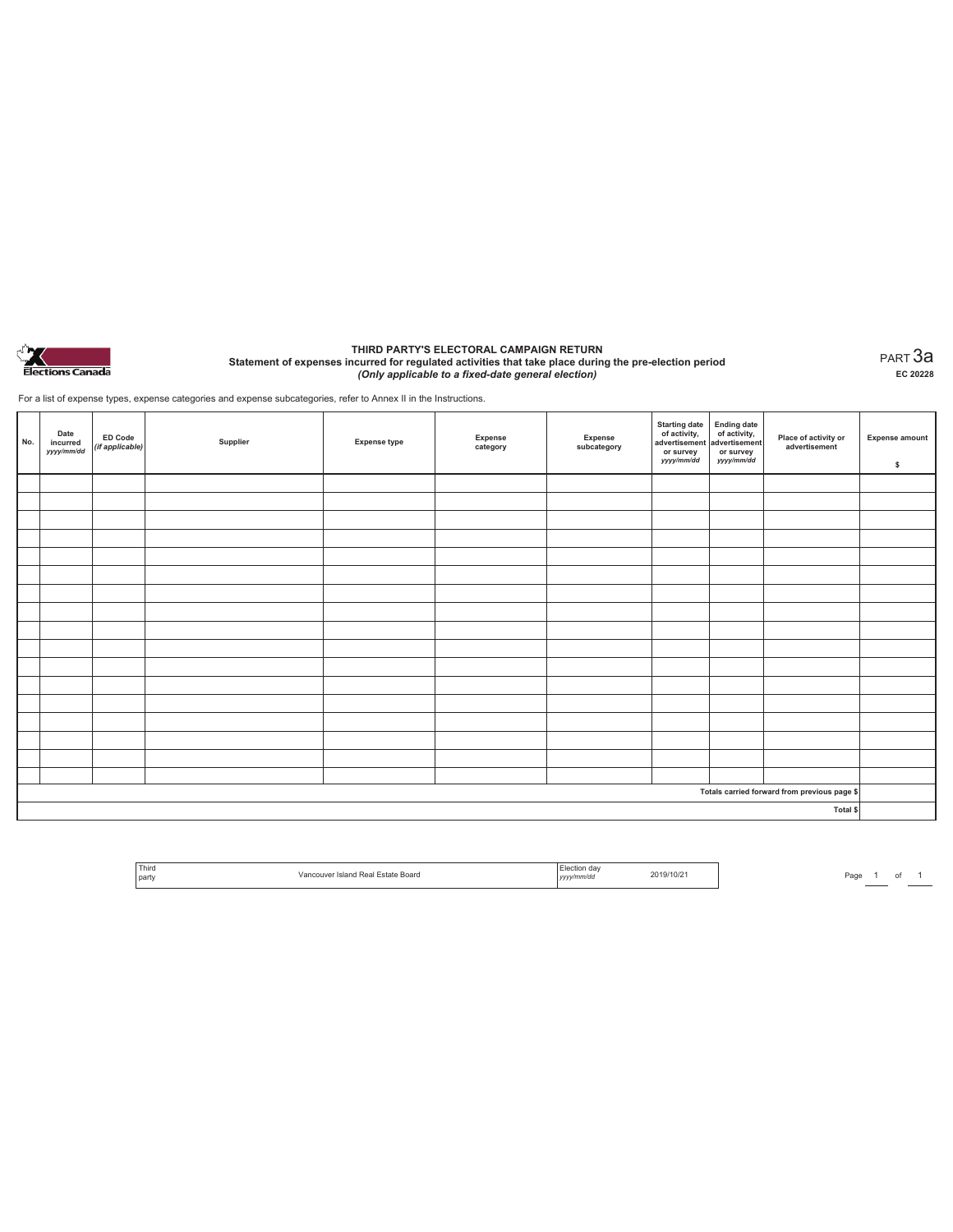

# **THIRD PARTY'S ELECTORAL CAMPAIGN RETURN Statement of expenses incurred for regulated activities that take place during the election period** PART 3b

**EC 20228**

For a list of expense types, expense categories and expense subcategories, refer to Annex II in the Instructions.

| No.                                          | Date<br>incurred<br>yyyy/mm/dd | <b>ED Code</b><br>(if applicable) | Supplier                            | <b>Expense type</b>   | Expense<br>category | Expense<br>subcategory | <b>Starting date</b><br>of activity,<br>advertisement<br>or survey<br>yyyy/mm/dd | <b>Ending date</b><br>of activity,<br>advertisement<br>or survey<br>yyyy/mm/dd | Place of activity or<br>advertisement | <b>Expense amount</b><br>\$ |
|----------------------------------------------|--------------------------------|-----------------------------------|-------------------------------------|-----------------------|---------------------|------------------------|----------------------------------------------------------------------------------|--------------------------------------------------------------------------------|---------------------------------------|-----------------------------|
| $\overline{1}$                               | 2019/03/27                     |                                   | Greater Nanaimo Chamber of Commerce | All-Candidates Forum  |                     |                        | 2019/04/25                                                                       | 2019/04/25                                                                     | Nanaimo                               | 500.00                      |
| $\overline{2}$                               | 2019/10/23                     |                                   | Arrowsmith Media                    | Election videos       |                     |                        | 2019/10/23                                                                       | 2019/10/23                                                                     | Nanaimo                               | 1,000.00                    |
| $\mathbf{3}$                                 | 2019/10/31                     |                                   | <b>Black Press Media</b>            | Newspaper advertising |                     |                        | 2019/09/30                                                                       | 2019/10/31                                                                     | Nanaimo                               | 3,888.00                    |
|                                              |                                |                                   |                                     |                       |                     |                        |                                                                                  |                                                                                |                                       |                             |
|                                              |                                |                                   |                                     |                       |                     |                        |                                                                                  |                                                                                |                                       |                             |
|                                              |                                |                                   |                                     |                       |                     |                        |                                                                                  |                                                                                |                                       |                             |
|                                              |                                |                                   |                                     |                       |                     |                        |                                                                                  |                                                                                |                                       |                             |
|                                              |                                |                                   |                                     |                       |                     |                        |                                                                                  |                                                                                |                                       |                             |
|                                              |                                |                                   |                                     |                       |                     |                        |                                                                                  |                                                                                |                                       |                             |
|                                              |                                |                                   |                                     |                       |                     |                        |                                                                                  |                                                                                |                                       |                             |
|                                              |                                |                                   |                                     |                       |                     |                        |                                                                                  |                                                                                |                                       |                             |
|                                              |                                |                                   |                                     |                       |                     |                        |                                                                                  |                                                                                |                                       |                             |
|                                              |                                |                                   |                                     |                       |                     |                        |                                                                                  |                                                                                |                                       |                             |
|                                              |                                |                                   |                                     |                       |                     |                        |                                                                                  |                                                                                |                                       |                             |
|                                              |                                |                                   |                                     |                       |                     |                        |                                                                                  |                                                                                |                                       |                             |
|                                              |                                |                                   |                                     |                       |                     |                        |                                                                                  |                                                                                |                                       |                             |
|                                              |                                |                                   |                                     |                       |                     |                        |                                                                                  |                                                                                |                                       |                             |
| Totals carried forward from previous page \$ |                                |                                   |                                     |                       |                     |                        |                                                                                  |                                                                                |                                       |                             |
| Total \$                                     |                                |                                   |                                     |                       |                     |                        | 5,888.00                                                                         |                                                                                |                                       |                             |

| ' Third<br>Board<br>party<br>. | da\<br>-lection<br>y/mm/do<br>,,,, | <sup>,</sup> า¤/10/z⊤ |
|--------------------------------|------------------------------------|-----------------------|
|--------------------------------|------------------------------------|-----------------------|

Page  $1$  of  $1$